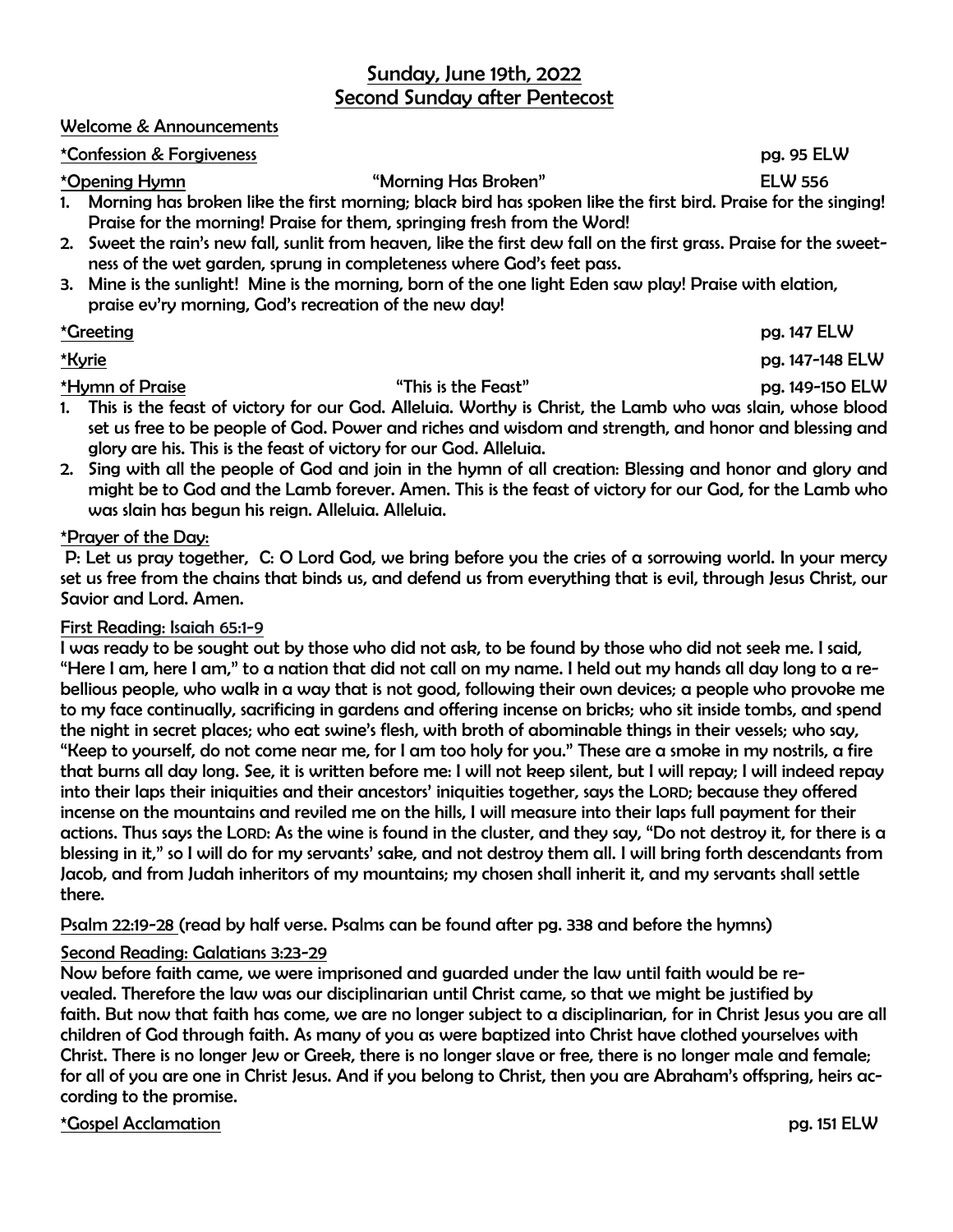#### \*Holy Gospel: Luke 8:26-39

Then they arrived at the country of the Gerasenes, which is opposite Galilee. As he stepped out on land, a man of the city who had demons met him. For a long time he had worn no clothes, and he did not live in a house but in the tombs. When he saw Jesus, he fell down before him and shouted at the top of his voice, "What have you to do with me, Jesus, Son of the Most High God? I beg you, do not torment me"— for Jesus had commanded the unclean spirit to come out of the man. (For many times it had seized him; he was kept under guard and bound with chains and shackles, but he would break the bonds and be driven by the demon into the wilds.) Jesus then asked him, "What is your name?" He said, "Legion"; for many demons had entered him. They begged him not to order them to go back into the abyss. Now there on the hillside a large herd of swine was feeding; and the demons begged Jesus to let them enter these. So he gave them permission. Then the demons came out of the man and entered the swine, and the herd rushed down the steep bank into the lake and was drowned. When the swineherds saw what had happened, they ran off and told it in the city and in the country. Then people came out to see what had happened, and when they came to Jesus, they found the man from whom the demons had gone sitting at the feet of Jesus, clothed and in his right mind. And they were afraid. Those who had seen it told them how the one who had been possessed by demons had been healed. Then all the people of the surrounding country of the Gerasenes asked Jesus to leave them; for they were seized with great fear. So he got into the boat and returned. The man from whom the demons had gone begged that he might be with him; but Jesus sent him away, saying, "Return to your home, and declare how much God has done for you." So he went away, proclaiming throughout the city how much Jesus had done for him.

| <b>Children's Sermon</b> | Pastoral Intern Katie Wagner |
|--------------------------|------------------------------|
|                          |                              |

## Sermon **Pastor Brad**

\*Hymn of the Day: "Softly and Tenderly" ELW 608

- 1. Softly and tenderly Jesus is calling, calling for you and for me. See, on the portals he's waiting and watching, watching for you and for me. "Come home, come home! You who are weary, come home. Earnestly, tenderly, Jesus is calling, calling, O sinner, come home!"
- 2. Why should we tarry when Jesus is pleading, pleading for you and for me? Why should we linger and heed not his mercies, mercies for you and for me? "Come home, come home! You who are weary, come home. Earnestly, tenderly, Jesus is calling, calling, O sinner, come home!"
- 3. Oh, for the wonderful love he has promised, promised for you and for me! Though we have sinned, he has mercy and pardon, pardon for you and for me. "Come home, come home! You who are weary, come home. Earnestly, tenderly, Jesus is calling, calling, O sinner, come home!" Sacrament of Baptism (See insert)

# \*The Prayers:

Each petition ends with: P: Lord, in your mercy, C: Hear our prayer.

#### \*The Peace:

P: The peace of the Lord be with you always. C: And also with you. We invite you to share the peace in the manner you are most comfortable with. Please respect others during this time, knowing that someone may not be comfortable sharing the peace with your in the same manner.

#### **Offering**

\*Offertory Hymn: "Let the Vineyards" ELW 181 Let the vineyards be fruitful, Lord, and fill to the brim our cup of blessing. Gather a harvest from the seeds that were sown, that we may be fed with the bread of life. Gather the hopes and dreams of all; unite them with the prayers we offer. Grace our table with your presence, and give us a foretaste of the feast to come.

#### Offertory Prayer:

P: Let us pray. Merciful Father,

C: we offer with joy and thanksgiving what you have first given us-ourselves, our time, and our possessions, signs of your gracious love. Receive them for the sake of him who offered himself for us, Jesus Christ our Lord. Amen.

\*The Great Thanksgiving pg. 152 ELW \*Holy, Holy, Holy pg. 153 ELW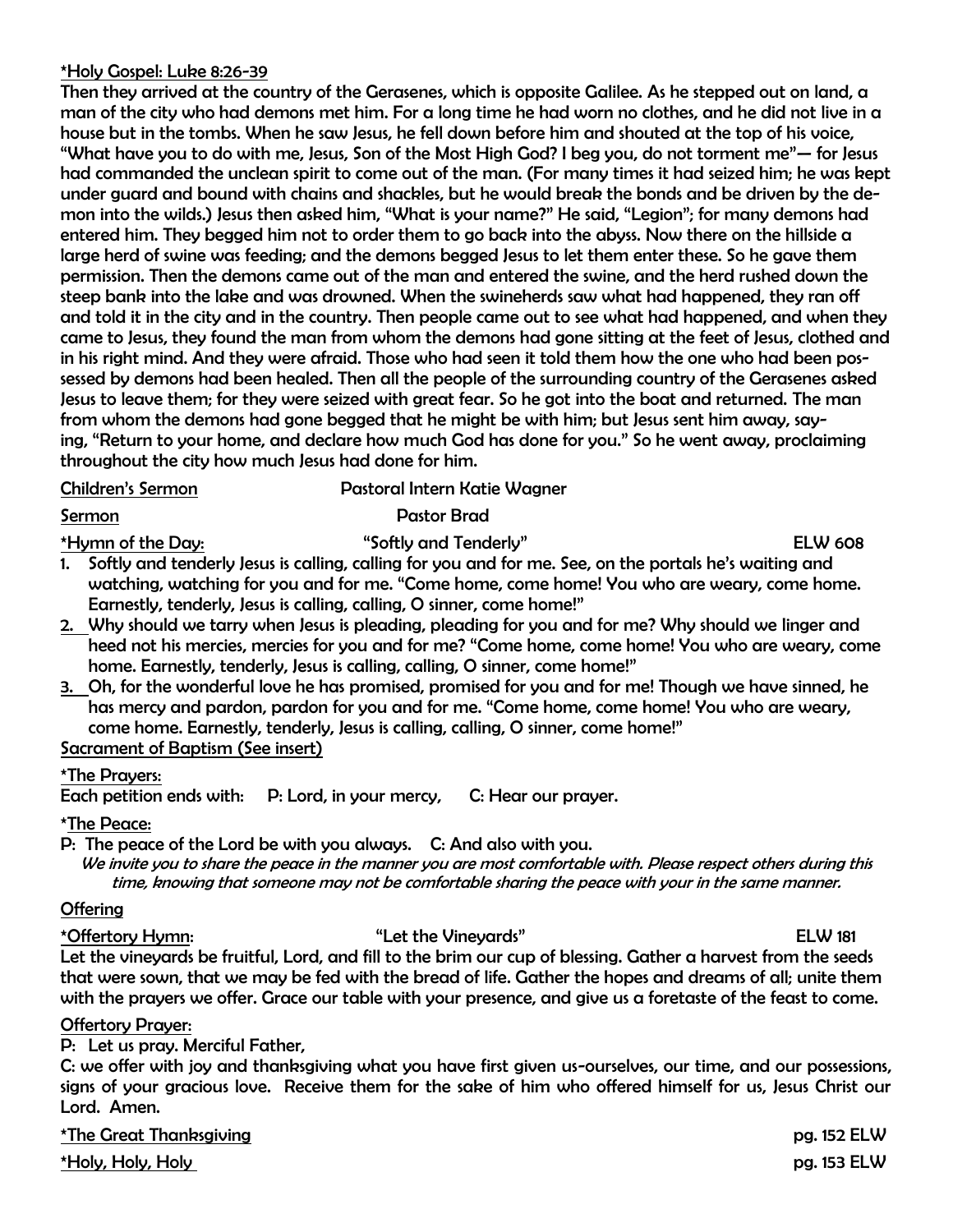## \*The Words of Institution

#### \*The Lord's Prayer:

Our Father, who art in heaven, hallowed be thy name. Thy kingdom come, thy will be done, on earth as it is in heaven. Give us this day our daily bread; and forgive us our trespasses as we forgive those who trespass against us; and lead us not into temptation, but deliver us from evil. For thine is the kingdom, and the power, and the glory, forever and ever. Amen.

## Lamb of God pg. 154 ELW

Distribution of Communion

#### \*Post-Communion Blessing

\*Post Communion Canticle "God's Word is Our Great Heritage" ELW 509 God's word is our great heritage and shall be ours forever; to spread its light from age to age shall be our chief endeavor. Through life it guides our way; in death it is our stay. Lord, grant while time shall last your church may hold it fast through-out all generations.

#### Post -Communion

## Prayer

## \*Benediction and Sending

P: May the Lord bless you and keep you. May the Lord's face shine upon you and be gracious to you. May the Lord look upon your with favor and give you peace, in the name of the Father and of the Son, and of the Holy Spirit. C: Amen.

P: Go in peace to love and serve the Lord. C: THANKS BE TO GOD!

\*Closing Hymn The Crown Him with Many Crowns"

- 1. Crown him with many crowns, the Lamb upon his throne; hark, how many heav'nly anthem drowns all music but its own. Awake, my soul, and sing of him who died for thee, and hail him as thy matchless king through all eternity.
- 2. Crown him the virgin's Son, the God incarnate born, whose arm those crimson trophies won wich now his brow adorn; fruit of the mystic rose, yet of that rose the stem, the root whence mercy ever flows, the babe of Bethlehem.
- 3. Crown him the Lord of love– behold his hands and side, rich wounds, yet visible above, in beauty glorified. No angels in the sky can fully bear that sight, but downward bend their burning eyes at mysteries so bright.
- 4. Crown him the Lord of life, who triumphed o'er the grave and rose victorious in the strife for those he came to save. His glories now we sing, who died and rose on high, who died, eternal life to bring, and lives that death my die.

## Postlude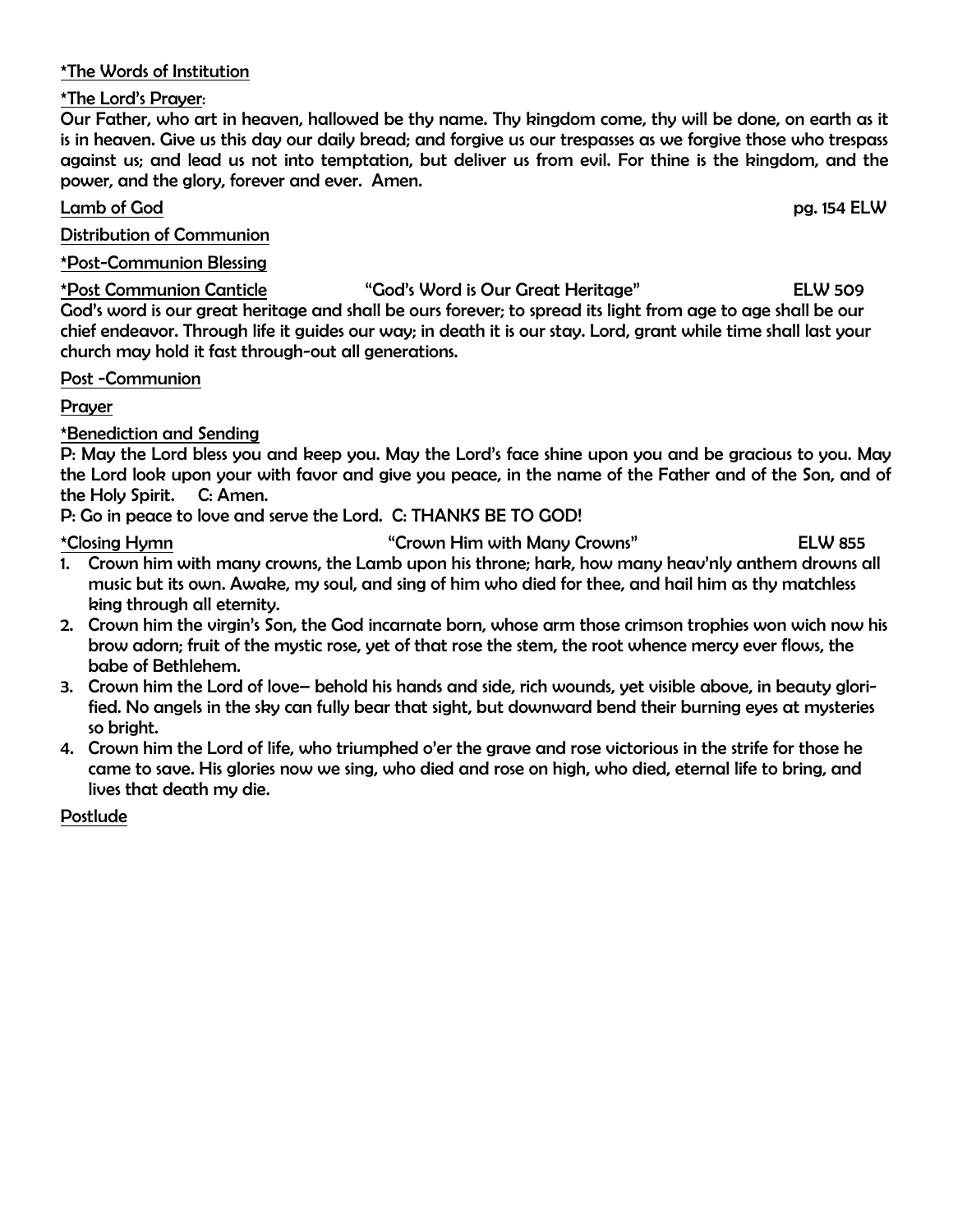# **Sacrament of Holy Baptism**

P: God, who is rich in mercy and love, gives us a new birth into a living hope through the sacrament of baptism. By water and the Word God delivers from sin and death and raises us to new life in Jesus Christ. We are united with all the baptized in the one body of Christ, anointed with the gift of the Holy Spirit, and joined in God's mission for the life of the world. Who presents this child for Holy Baptism? *Sponsors: We present Keeley June Jeske for baptism.*

P: In Christian love you have presented this child for Holy Baptism. You should faithfully bring her to the services of God's house and teach her the Lord's Prayer, the Creed, and the Ten Commandments. As she grows in years, you should place in her hands the Holy Scriptures and provide for instruction in the Christian faith, that living in the covenant of her baptism and in communion with the Church, she may lead a godly life until the day of Jesus Christ. Do you promise to fulfill these obligations? *Sponsors & Parents: I do.*

P: Let us pray: Holy God, mighty Lord, gracious Father: We give you thanks, for in the beginning your Spirit moved over the waters and you created heaven and earth. By the gift of water you nourish and sustain us and all living things. By the waters of the flood you condemned the wicked and saved those whom you had chosen, Noah & his family. You led Israel by the pillar of cloud and fire through the sea, out of slavery into the freedom of the promised land. In the waters of the Jordan your Son was baptized by John and anointed with the Spirit. By the baptism of his own death and resurrection your Son has set us free from sin and death and has opened the way to the joy and freedom of everlasting life. He made water a sign of the kingdom and of cleansing and rebirth. By his command, we make disciples of all nations, baptizing them in the name of the Father, and of the Son, and of the Holy Spirit. Pour out your Spirit so that she who is here baptized may be given new life. Wash away her sin by this water and bring her forth as an inheritor of your glorious kingdom. To you be given praise and honor and worship through your Son, Jesus Christ our Lord, in the unity of the Holy Spirit, now and forever. Amen.

I ask you to profess you faith in Jesus Christ, reject sin, and confess the faith of the church. Do you renounce the forces of evil, the devil and all his empty promises? *Sponsors and family: I do.*

P: Would the congregation please rise and confess the faith. Do you believe in God the Father?

 **C: I believe in God the Father almighty, creator of heaven and earth.**

P: Do you believe in Jesus Christ, the Son of God? **C: I believe in Jesus Christ, his only Son, our Lord. He was conceived by the power of the Holy Spirit and born of the virgin Mary. He suffered under Pontius Pilate, was crucified, died, and was buried. He descended into hell. On the third day he rose again. He ascended into heaven and is seated at the right hand of the Father. He will come again to judge the living and the dead.**

P: Do you believe in God the Holy Spirit? **C: I believe in the Holy Spirit, the holy catholic Church, the communion of saints, the forgiveness of sins, the resurrection of the body, and the life everlasting. Amen.**

P: I baptize you in the name of the Father, and of the Son, and of the Holy Spirit. Amen.

P: Let us pray, Gracious God, we give you thanks for freeing your sons and daughters from the power of sin and raising them up to new life through this holy sacrament. Pour your Holy Spirit upon them; the spirit of wisdom and understanding, the spirit of counsel and might, the spirit of knowledge and the fear of the Lord, the spirit of joy in your presence. Amen.

Child of God, you are sealed by the Holy Spirit and marked with the cross of Christ forever. Amen.

## *A candle is lit and received.*

Let your light shine before others, that they may see your good works and give glory to God in heaven.

P: Let us pray, O God, the giver of all life, look upon the parents of this child. Make them teachers and examples of faith for their child. Strengthen them in their faith so that they may share eternally with their child the salvation you have given them, through Jesus Christ our Lord. Amen.

Let us welcome this new sister in Christ: **C: We welcome you into the Lord's family and into the mission we share giving thanks and praise to God and bearing God's creative and redeeming Word to all the world.**

Baptized: Keeley June Jeske Parents: Andrew & Megan Jeske Sponsor: Bryan & Nicole Brite Blanket made by the Women of Trinity